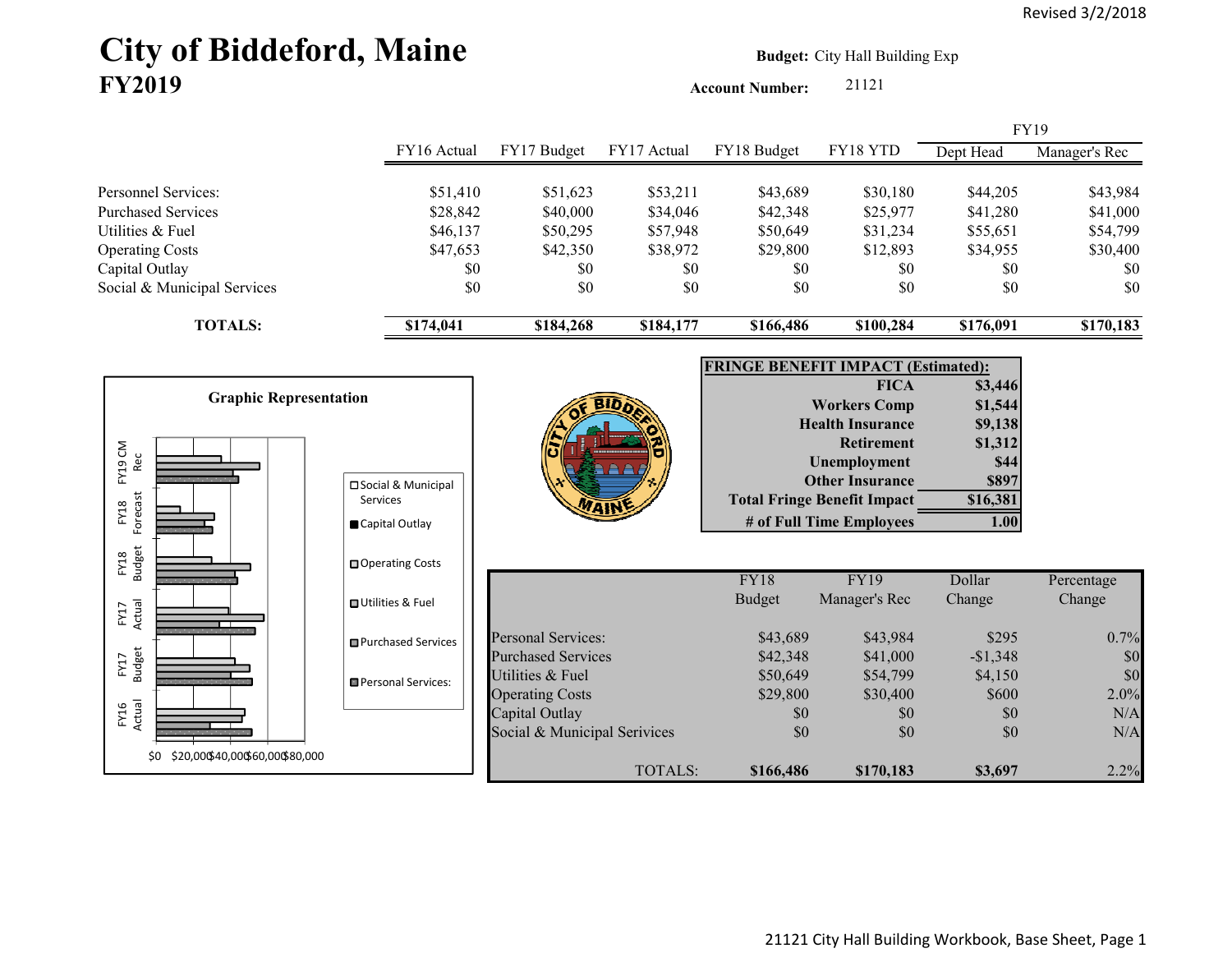#### Personnel Services

| Account                   |                                   | <b>FY16</b> | <b>FY17</b>   | <b>FY17</b> | <b>FY18</b> | <b>FY18</b>  | <b>FY19</b>        |           |
|---------------------------|-----------------------------------|-------------|---------------|-------------|-------------|--------------|--------------------|-----------|
| Number                    | Description                       | Actual      | Budget        | Actual      | Budget      | YTD 02/28/18 | Dept Head          | Mgr's Rec |
|                           |                                   |             |               |             |             |              |                    |           |
|                           | 60105 F-T Employee Wage Exp       | \$38,620    | \$38,396      | \$39,619    | \$41,189    | \$26,878     | \$41,509           | \$41,509  |
|                           | 60111 Overtime Wage Expense       | \$1,953     | \$2,000       | \$1,850     | \$2,000     | \$3,235      | \$2,221            | \$2,000   |
|                           | 60129 Insurance Buyout Pay        | \$0         | \$0           | \$0         | \$0         | \$0          | \$0                | \$0       |
|                           | 60201 FICA/Medicare-ER Share Exp  | \$3,005     | \$3,187       | \$3,030     | \$0         | \$0          | \$0                | \$0       |
|                           | 60203 457 Plan-Employer Share Exp | \$0         | \$0           | \$924       | \$0         | \$0          | \$0                | \$0       |
|                           | 60210 HPHC Ins Employer Share Ex  | \$6,603     | \$6,649       | \$6,759     | \$0         | \$0          | \$0                | \$0       |
|                           | 60212 S-T Disability ER Share Exp | \$93        | \$111         | \$107       | \$0         | \$0          | \$0                | \$0       |
|                           | 60216 Delta Dental ER Share       | \$0         | \$0           | \$0         | \$0         | \$0          | \$0                | \$0       |
|                           | 60217 RHSA Plan ER Share          | \$0         | \$780         | \$650       | \$0         | \$0          | \$0                | \$0       |
|                           | 60230 Clothing/Uniforms Expense   | \$150       | \$150         | \$0         | \$150       | \$66         | \$125              | \$125     |
|                           | 60252 Travel/Mileage Expense      | \$986       | \$350         | \$272       | \$350       | \$0          | \$350              | \$350     |
| Totals                    |                                   | \$51,410    | \$51,623      | \$53,211    | \$43,689    | \$30,180     | \$44,205           | \$43,984  |
| <b>Purchased Services</b> |                                   |             |               |             |             |              |                    |           |
| Account                   |                                   | FY16        | <b>FY17</b>   | <b>FY17</b> | <b>FY18</b> | <b>FY18</b>  |                    |           |
| Number                    | Description                       | Actual      | <b>Budget</b> | Actual      | Budget      | YTD 02/28/18 | Dept Head          | Mgr's Rec |
|                           |                                   |             |               |             |             |              |                    |           |
|                           | 60310 Service Contracts Expense   | \$28,842    | \$40,000      | \$34,046    | \$42,348    | \$25,977     | \$41,280           | \$41,000  |
| Totals                    |                                   | \$28,842    | \$40,000      | \$34,046    | \$42,348    | \$25,977     | \$41,280           | \$41,000  |
| Utilities & Fuel          |                                   |             |               |             |             |              |                    |           |
| Account                   |                                   | <b>FY16</b> | <b>FY17</b>   | <b>FY17</b> | <b>FY18</b> | <b>FY18</b>  |                    |           |
| Number                    | Description                       | Actual      | Budget        | Actual      | Budget      | YTD 02/28/18 | Dept Head          | Mgr's Rec |
|                           |                                   |             |               |             |             |              |                    |           |
|                           | 60400 Electricity Expense         | \$26,792    | \$29,500      | \$34,795    | \$29,500    | \$22,234     | \$33,500           | \$33,500  |
|                           | 60401 Water Expense               | \$1,089     | \$1,750       | \$1,098     | \$2,100     | \$771        | \$1,500<br>\$1,600 | \$1,150   |
|                           | 60404 Sewer User Fee Expense      | \$1,403     | \$1,500       | \$1,519     | \$1,500     | \$1,117      |                    | \$1,600   |
|                           | 60405 Heating Fuel Expense        | \$16,580    | \$17,500      | \$20,536    | \$17,500    | \$7,111      | \$19,000           | \$18,500  |
|                           | 60411 Gasoline Expense            | \$274       | \$45          | \$0         | \$49        | \$0          | \$51               | \$49      |
| Totals                    |                                   | \$46,137    | \$50,295      | \$57,948    | \$50,649    | \$31,234     | \$55,651           | \$54,799  |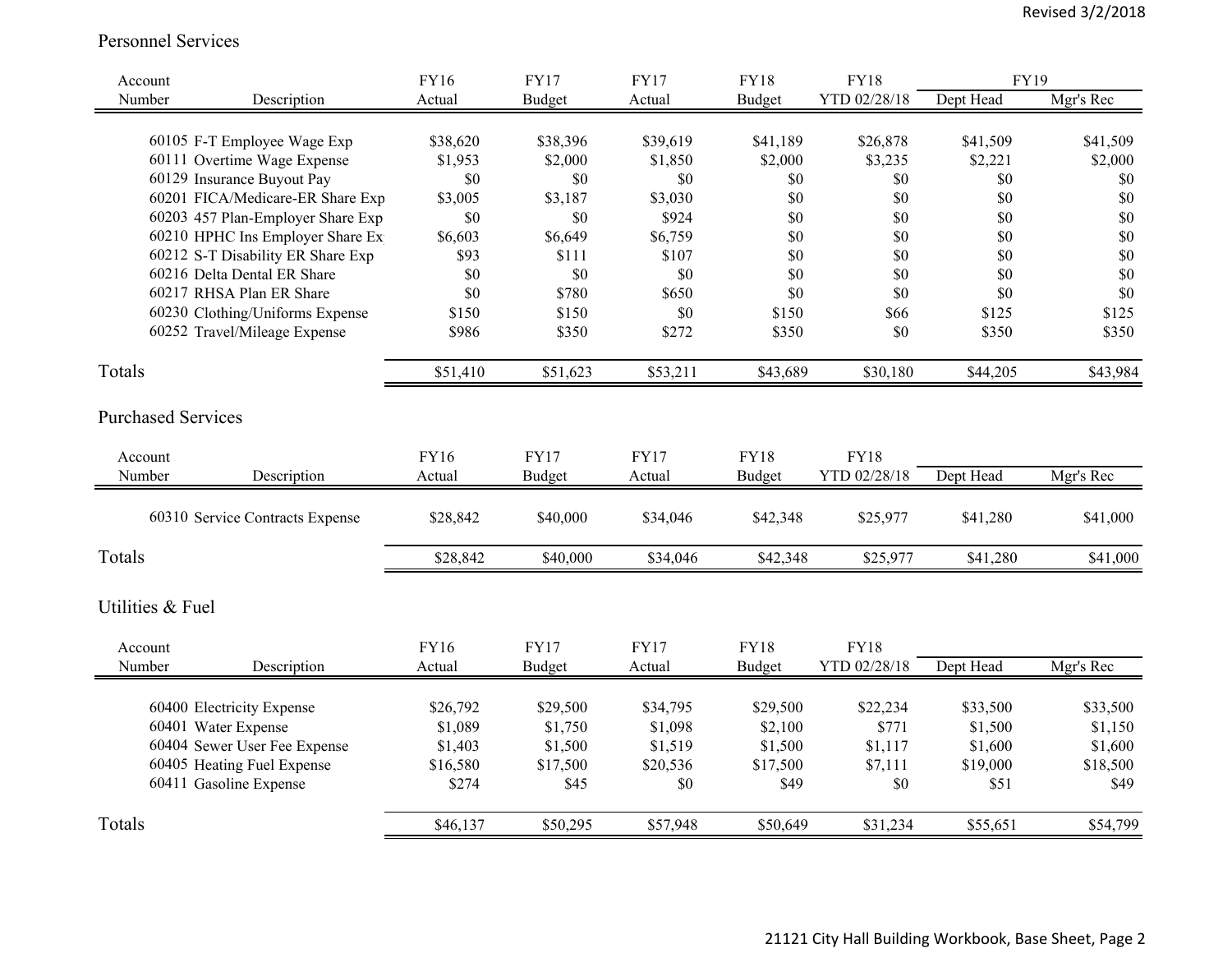## Other Operating Costs

| Account |                                    | <b>FY16</b> | <b>FY17</b> | <b>FY17</b> | <b>FY18</b> | <b>FY18</b>  | \$41,280  |           |
|---------|------------------------------------|-------------|-------------|-------------|-------------|--------------|-----------|-----------|
| Number  | Description                        | Actual      | Budget      | Actual      | Budget      | YTD 02/28/18 | Dept Head | Mgr's Rec |
|         |                                    |             |             |             |             |              |           |           |
|         | 60450 Building Repair/Maint Exp    | \$39,526    | \$37,500    | \$33,950    | \$25,000    | \$10,060     | \$29,100  | \$25,000  |
|         | 60452 Operating Equip Repair Exp   | \$1,459     | \$300       | \$0         | \$300       | \$0          | \$300     | \$300     |
|         | 60453 Vehicle Repair/Tires/Oil Exp | \$68        | \$50        | \$44        | \$100       | \$44         | \$100     | \$100     |
|         | 60501 Operating Supp/Eqt Non-Cap   | \$3.453     | \$2,000     | \$2,315     | \$1,900     | \$1.781      | \$2,925   | \$2,500   |
|         | 60509 Cleaning Supplies Expense    | \$3,147     | \$2,500     | \$2,662     | \$2,500     | \$1,008      | \$2,530   | \$2,500   |
| Totals  |                                    | \$47,653    | \$42,350    | \$38,972    | \$29,800    | \$12,893     | \$34,955  | \$30,400  |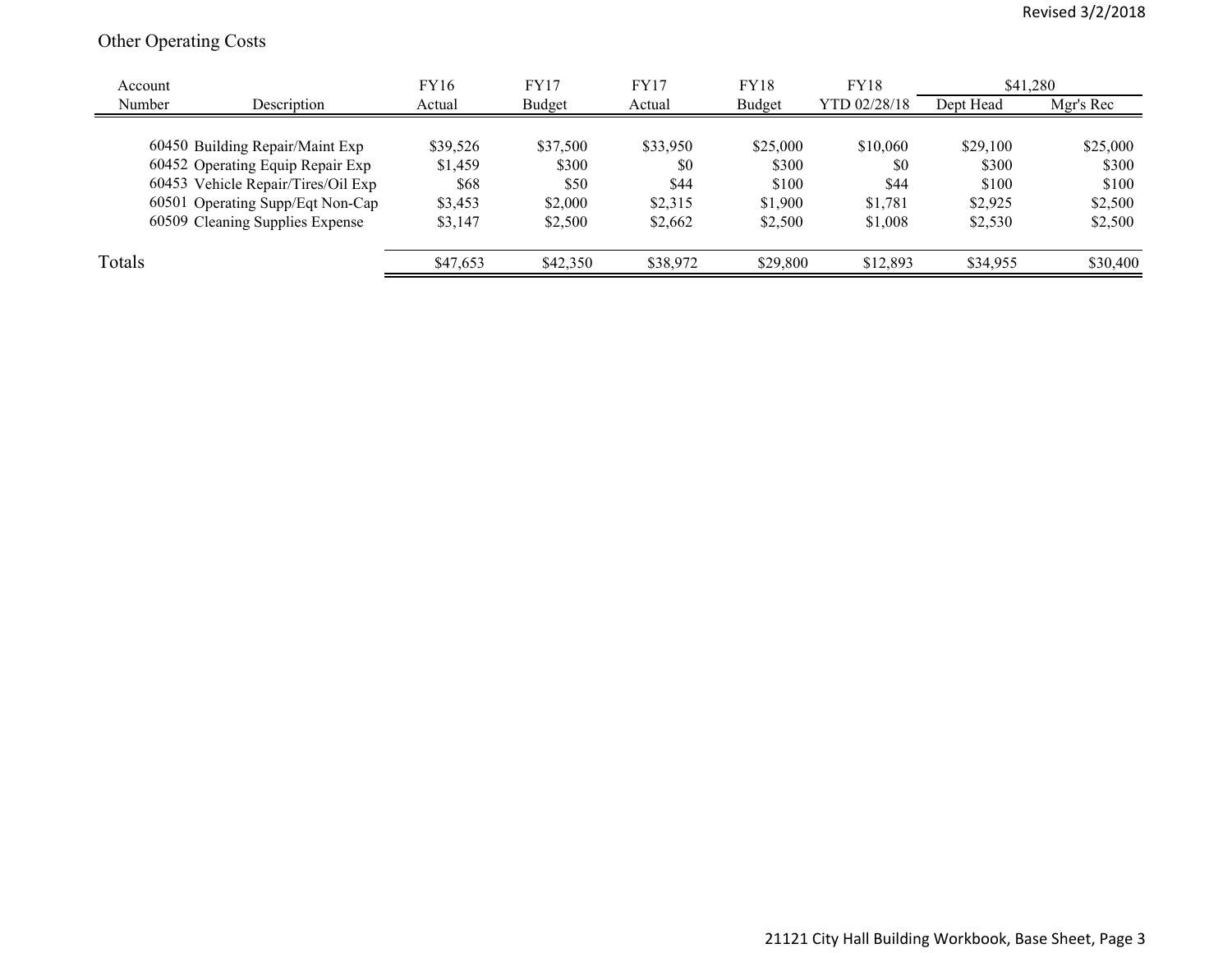#### DEPARTMENT PERSONAL SERVICES BUDGET WORKSHEET Fiscal Year 2019 BUDGET

| DEPARTMENT:                     | 21121 |            | City Hall Building Exp |           |              |         |                  |
|---------------------------------|-------|------------|------------------------|-----------|--------------|---------|------------------|
|                                 |       |            | <b>YEAREND</b>         |           |              |         |                  |
|                                 |       |            | ANNUALIZED             |           | CITY MANAGER | COUNCIL |                  |
| <b>CLASSIFICATION</b>           | EMP#  | <b>FTE</b> | <b>TOTAL</b>           | REOUESTED | RECOMMEND.   | APPROP. | <b>LAST NAME</b> |
| ROVING MAINTENANCE WORKER       | 10335 | 0.00       | 41,350.40              | 41,509.44 | 41,509.44    |         | <b>LAROSE</b>    |
| <b>TOTAL BUDGETED POSITIONS</b> |       | 1.00       | 41,350.40              | 41,509.44 | 41,509.44    |         |                  |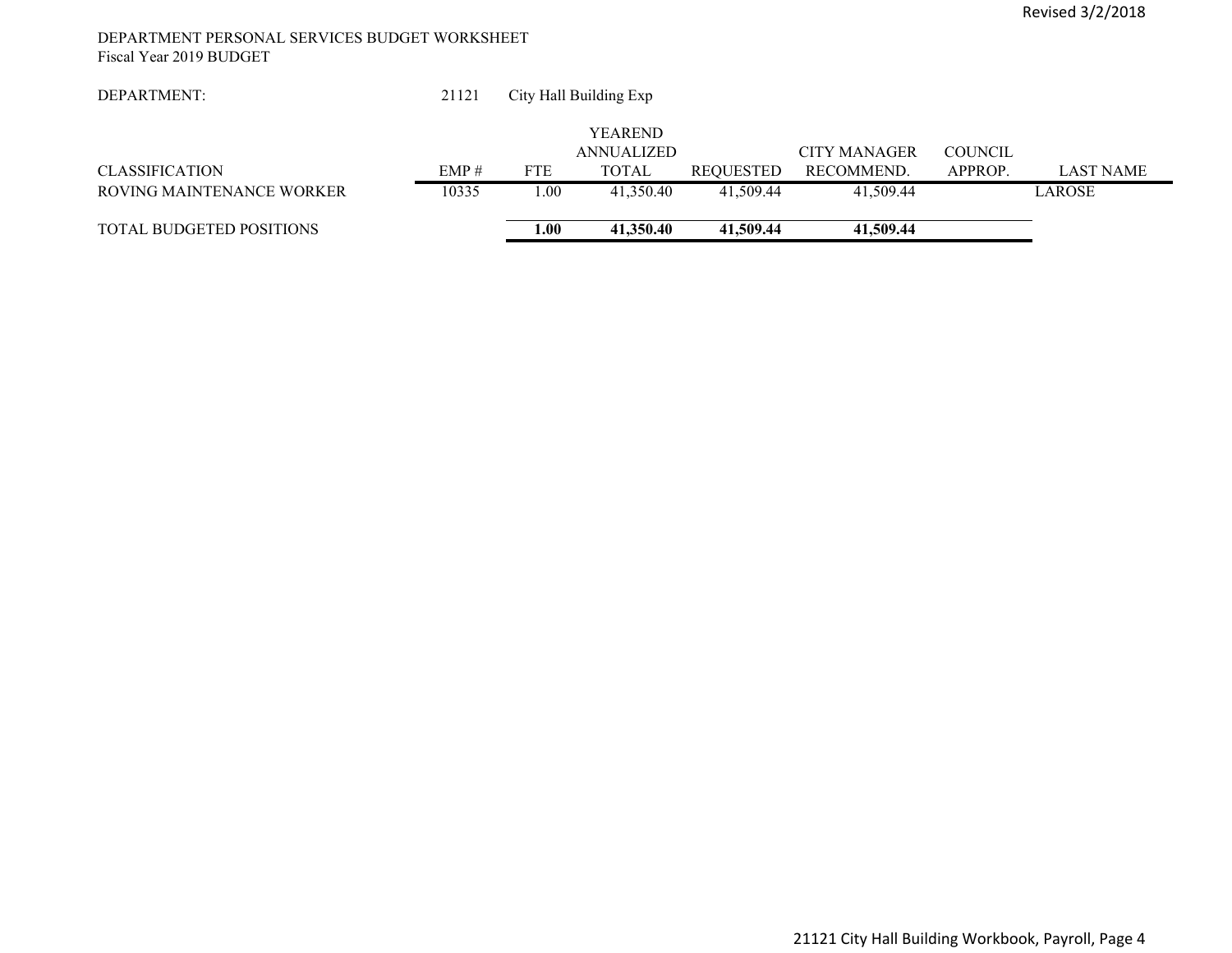

March 2, 2018 **Department:** City Hall Building Exp

Account Title: F-T Employee Wage Exp

Department Number: 21121 21121 Account Number: 60105

FY2016 FY 2017 FY 2017 FY 2018 FY 2018 Actual Budget Actual Budget Est. Expended \$38,620.43 \$38,396.00 \$39,619.12 \$41,189.00 \$41,350.50

| FY-2019       | Department  | City Mgr       | Council | Increase   |
|---------------|-------------|----------------|---------|------------|
|               | Reauest     | Recommendation | Action  | (Decrease) |
| <b>Budget</b> | \$41,509.44 | \$41,509.44    |         | \$320.44   |

**Support for Budget Request:** Provide justification for the budget request using as much detail as possible

 to support it. Examples of acceptable support include unit costs, quantity estimates, price quotes, etc. Requests based solely on a percentage increase above the previous budget will not be accepted. Use additional sheets if necessary.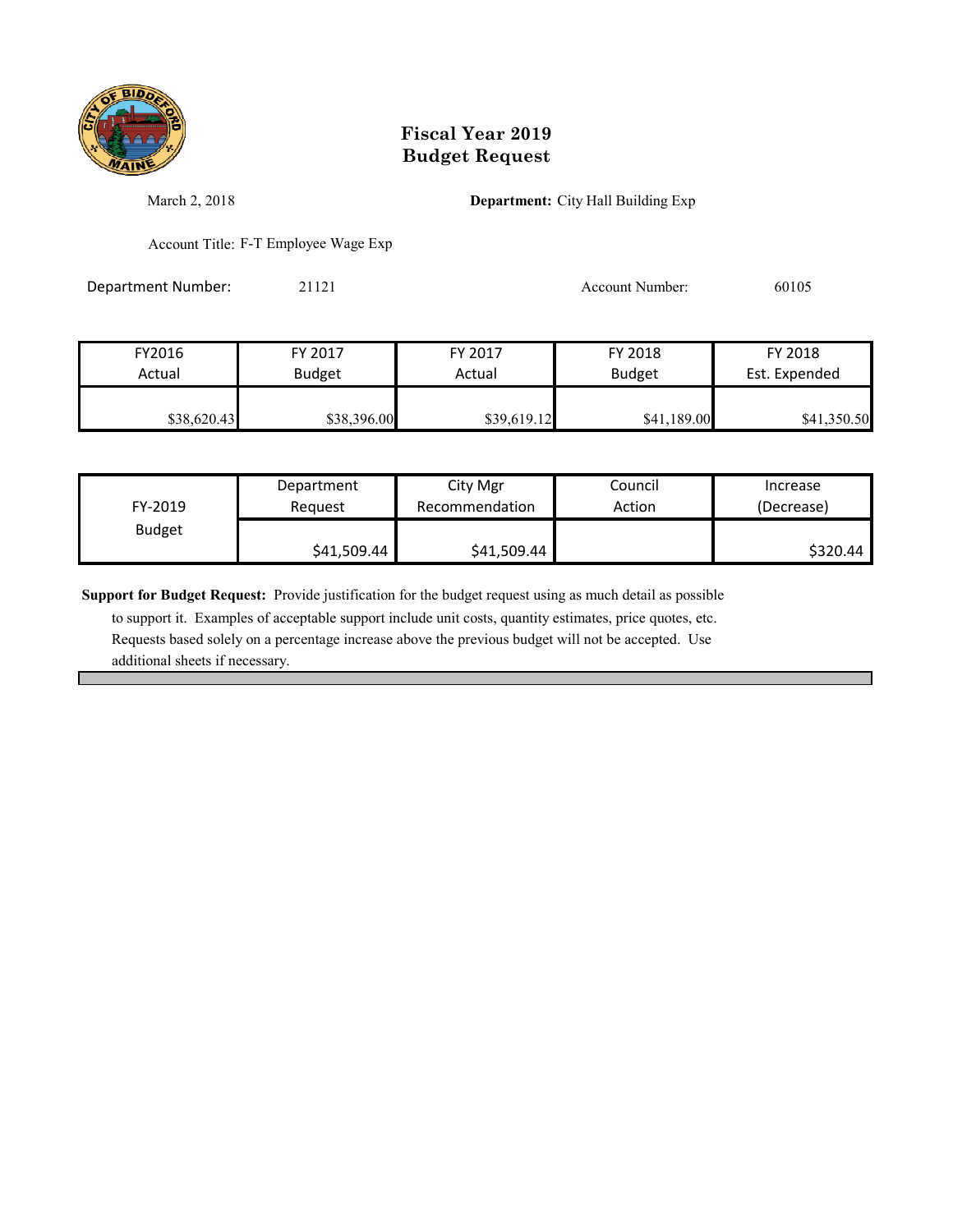

March 2, 2018 **Department:** City Hall Building Exp

Account Title: Overtime Wage Expense

Department Number: 21121 21121 Account Number: 60111

| FY2016     | FY 2017       | FY 2017    | FY 2018       | FY 2018       |
|------------|---------------|------------|---------------|---------------|
| Actual     | <b>Budget</b> | Actual     | <b>Budget</b> | Est. Expended |
| \$1,952.73 | \$2,000.00    | \$1,849.72 | \$2,000.00    | \$1,900.00    |

|               | Department | City Mgr       | Council | Increase   |
|---------------|------------|----------------|---------|------------|
| FY-2019       | Reauest    | Recommendation | Action  | (Decrease) |
| <b>Budget</b> |            |                |         |            |
|               | \$2,220.76 | \$2,000.00     |         | \$0.00     |

**Support for Budget Request:** Provide justification for the budget request using as much detail as possible

 to support it. Examples of acceptable support include unit costs, quantity estimates, price quotes, etc. Requests based solely on a percentage increase above the previous budget will not be accepted. Use additional sheets if necessary.

Overtime hours are needed for snow removal, special event set up and coverage and help with elections.

| 2017 | 1,849.72 |
|------|----------|
| 2016 | 1,952.73 |
| 2015 | 2,249.08 |
| 2014 | 2,800.50 |
| 2013 | 2,079.27 |
| 2012 | 1,073.98 |
|      |          |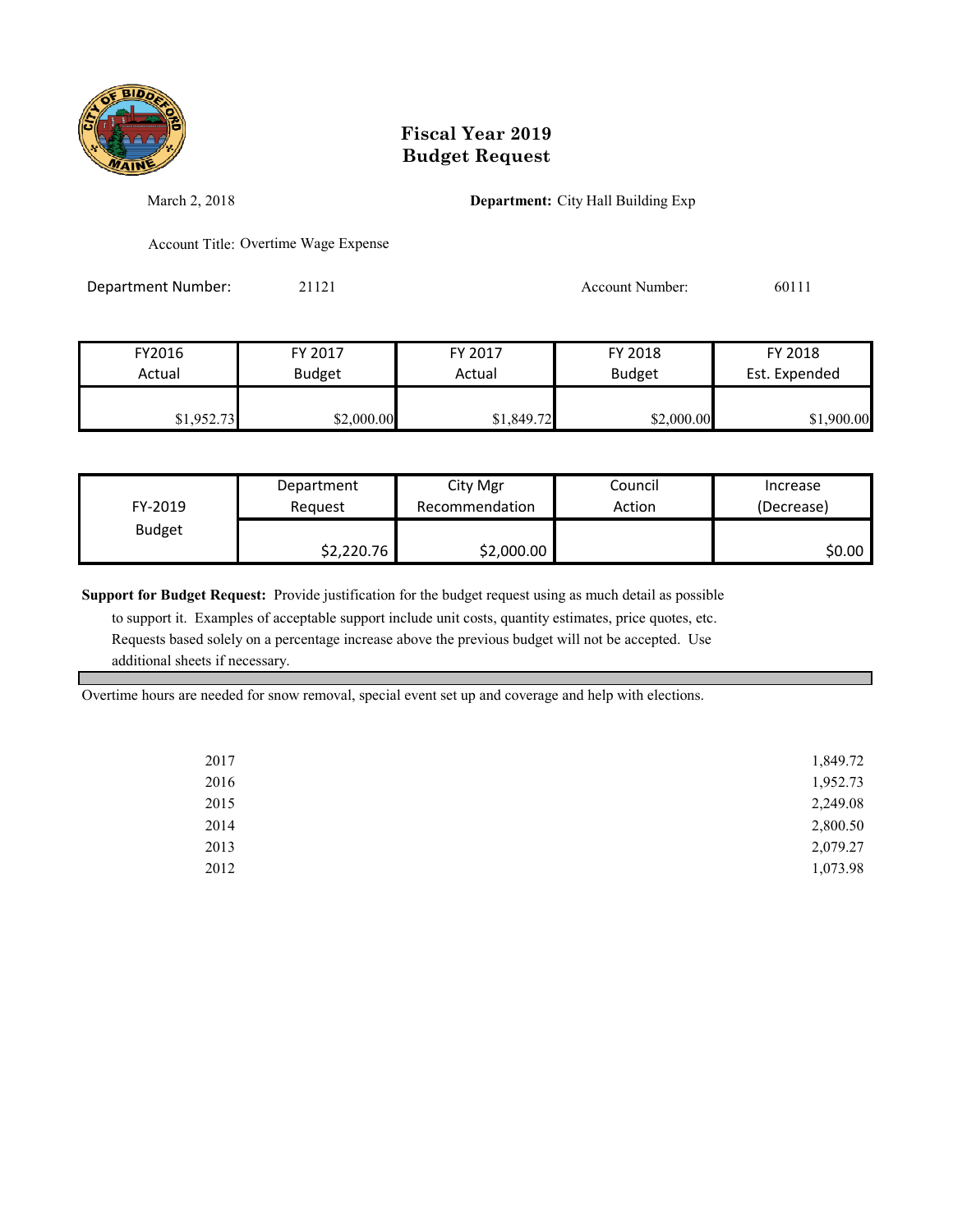

March 2, 2018 **Department:** City Hall Building Exp

Account Title: Clothing/Uniforms Expense

Department Number: 21121 21121 Account Number: 60230

| FY2016   | FY 2017       | FY 2017 | FY 2018       | FY 2018       |
|----------|---------------|---------|---------------|---------------|
| Actual   | <b>Budget</b> | Actual  | <b>Budget</b> | Est. Expended |
|          |               |         |               |               |
| \$150.00 | \$150.00      | \$0.00  | \$150.00      | \$116.00      |

| FY-2019       | Department | City Mgr       | Council | Increase   |
|---------------|------------|----------------|---------|------------|
|               | Reauest    | Recommendation | Action  | (Decrease) |
| <b>Budget</b> | \$125.00   | \$125.00       |         | ( \$25.00) |

**Support for Budget Request:** Provide justification for the budget request using as much detail as possible

 to support it. Examples of acceptable support include unit costs, quantity estimates, price quotes, etc. Requests based solely on a percentage increase above the previous budget will not be accepted. Use additional sheets if necessary.

Work clothing is being provided for one individual.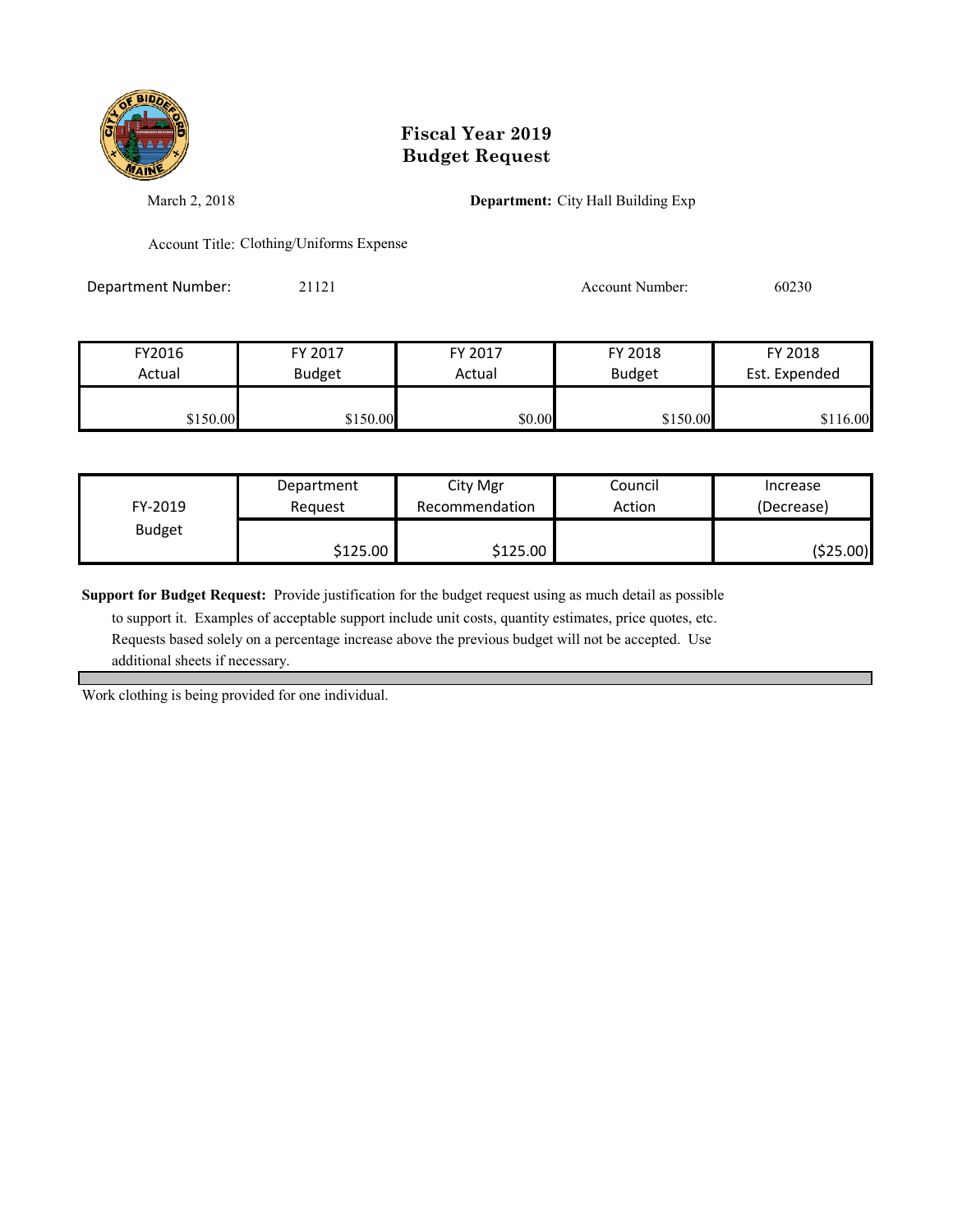

March 2, 2018 **Department:** City Hall Building Exp

Account Title: Travel/Mileage Expense

Department Number: 21121 21121 Account Number: 60252

| FY2016   | FY 2017       | FY 2017  | FY 2018       | FY 2018       |
|----------|---------------|----------|---------------|---------------|
| Actual   | <b>Budget</b> | Actual   | <b>Budget</b> | Est. Expended |
|          |               |          |               |               |
| \$985.65 | \$350.00      | \$271.82 | \$350.00      | \$275.00      |

| FY-2019       | Department | City Mgr       | Council | Increase   |
|---------------|------------|----------------|---------|------------|
|               | Reauest    | Recommendation | Action  | (Decrease) |
| <b>Budget</b> | \$350.00   | \$350.00       |         | \$0.00     |

**Support for Budget Request:** Provide justification for the budget request using as much detail as possible

 to support it. Examples of acceptable support include unit costs, quantity estimates, price quotes, etc. Requests based solely on a percentage increase above the previous budget will not be accepted. Use additional sheets if necessary.

Roving maintenance person's use of personal vehicle between city owned buildings.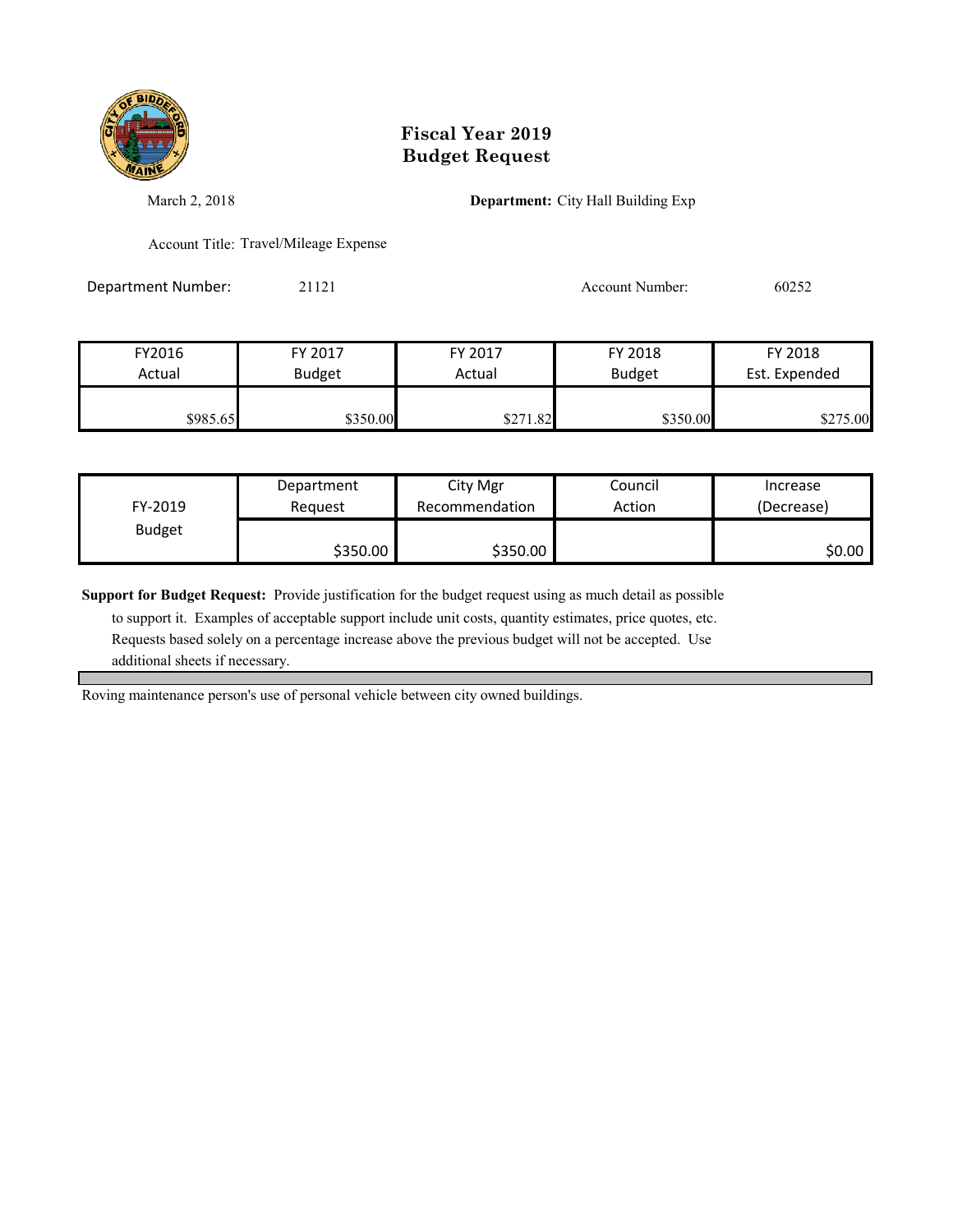

March 2, 2018 **Department:** City Hall Building Exp

Account Title: Service Contracts Expense

Department Number: 21121 21121 Account Number: 60310

FY2016 FY 2017 FY 2017 FY 2018 FY 2018 Actual **Budget Actual Budget Est. Expended** \$28,841.87 \$40,000.00 \$34,046.01 \$42,348.00 \$39,950.00

| FY-2019       | Department  | City Mgr       | Council | Increase      |
|---------------|-------------|----------------|---------|---------------|
|               | Reauest     | Recommendation | Action  | (Decrease)    |
| <b>Budget</b> | \$41,280.00 | \$41,000.00    |         | ( \$1,348.00) |

**Support for Budget Request:** Provide justification for the budget request using as much detail as possible

 to support it. Examples of acceptable support include unit costs, quantity estimates, price quotes, etc. Requests based solely on a percentage increase above the previous budget will not be accepted. Use additional sheets if necessary.

| Thysenkrupp Elevator Contract         | S  | 2,245.00  |
|---------------------------------------|----|-----------|
| Domesticks Cleaning Service           | \$ | 30,212.00 |
| Floor refinishing and carpet cleaning | \$ | 3,200.00  |
| Modern Pest Services                  | \$ | 1,350.00  |
| Atlantic Pest Control Bed Bug Dog     | \$ | 560.00    |
| L.W Bills Panic Alarm Testing         | \$ | 1,900.00  |
| Elevator Licence                      | \$ | 70.00     |
| Fire Alarm Monitoring                 | \$ | 350.00    |
| Fire Alarm Test                       | \$ | 560.00    |
| Fire Extinguisher Service             | \$ | 350.00    |
| Sprinkler Inspection and Test         |    | 483.00    |
|                                       | S  | 41,280.00 |

*reduction in cleaning space with city hall office changes will reduce cleaning contract*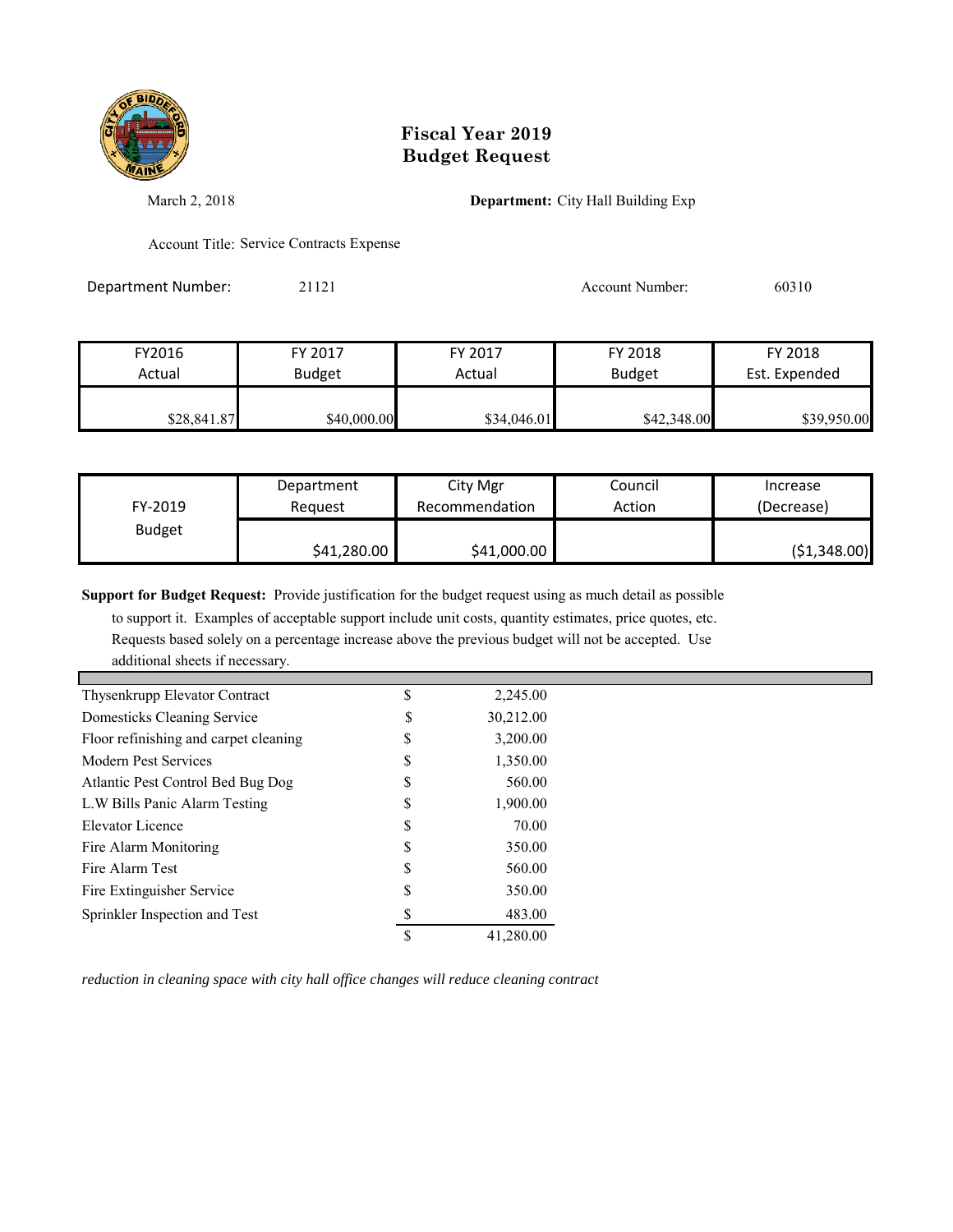

March 2, 2018 **Department:** City Hall Building Exp

Account Title: Electricity Expense

Department Number: 21121 21121 Account Number: 60400

| FY2016      | FY 2017       | FY 2017     | FY 2018       | FY 2018       |
|-------------|---------------|-------------|---------------|---------------|
| Actual      | <b>Budget</b> | Actual      | <b>Budget</b> | Est. Expended |
|             |               |             |               |               |
| \$26,791.56 | \$29,500.00   | \$34,795.14 | \$29,500.00   | \$32,000.00   |

|               | Department  | City Mgr       | Council | Increase   |
|---------------|-------------|----------------|---------|------------|
| FY-2019       | Reauest     | Recommendation | Action  | (Decrease) |
| <b>Budget</b> |             |                |         |            |
|               | \$33,500.00 | \$33,500.00    |         | \$4,000.00 |

**Support for Budget Request:** Provide justification for the budget request using as much detail as possible

 to support it. Examples of acceptable support include unit costs, quantity estimates, price quotes, etc. Requests based solely on a percentage increase above the previous budget will not be accepted. Use additional sheets if necessary.

Electricty costs have been under budgeted for the past several years . We are also expecting a increase on the delivery side from CMP.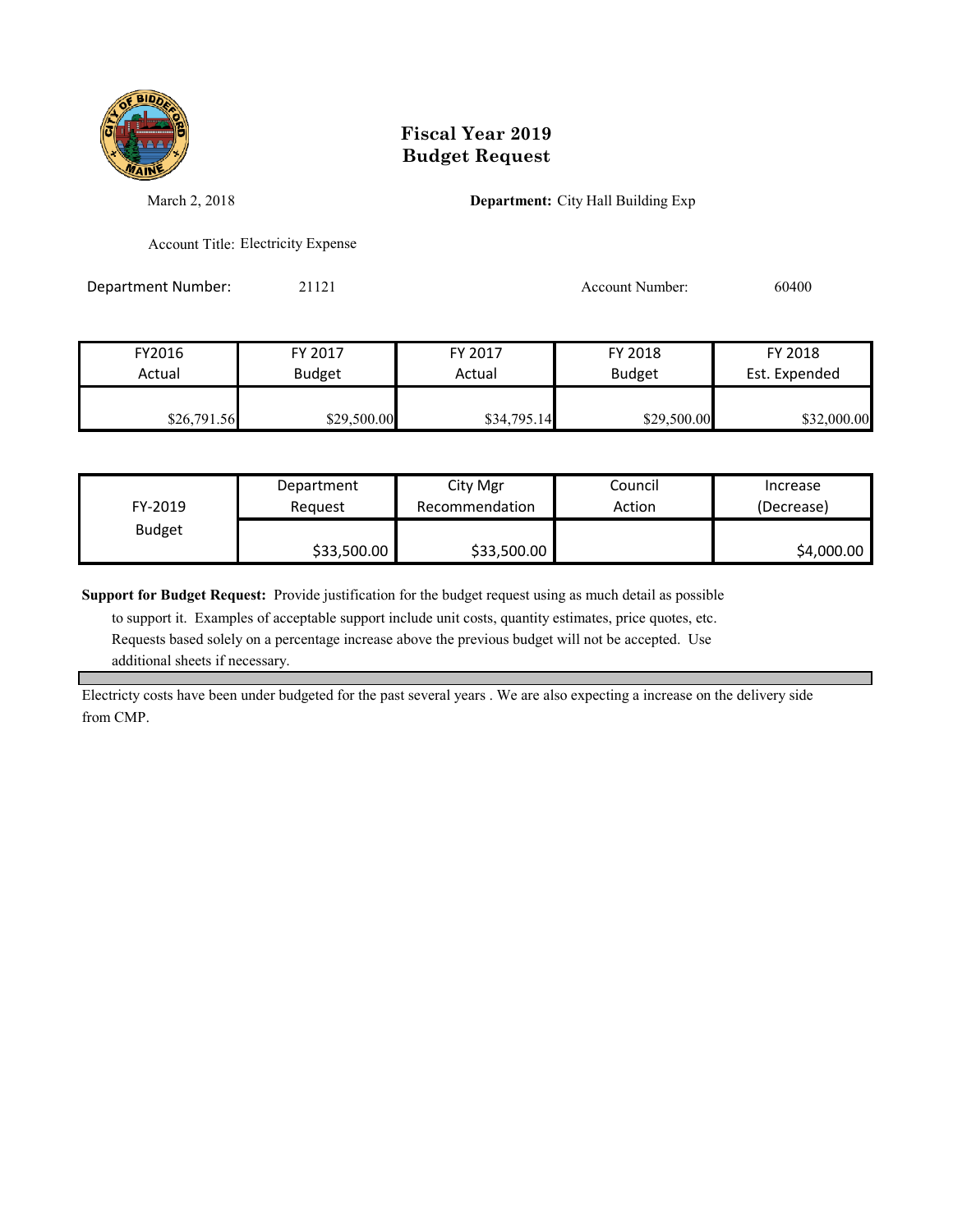

March 2, 2018 **Department:** City Hall Building Exp

Account Title: Water Expense

Department Number: 21121 21121 Account Number: 60401

| FY2016     | FY 2017       | FY 2017    | FY 2018       | FY 2018       |
|------------|---------------|------------|---------------|---------------|
| Actual     | <b>Budget</b> | Actual     | <b>Budget</b> | Est. Expended |
| \$1,088.67 | \$1,750.00    | \$1,097.98 | \$2,100.00    | \$1,200.00    |

| FY-2019       | Department | City Mgr       | Council | Increase   |
|---------------|------------|----------------|---------|------------|
|               | Reauest    | Recommendation | Action  | (Decrease) |
| <b>Budget</b> | \$1,500.00 | \$1,150.00     |         | (\$950.00) |

**Support for Budget Request:** Provide justification for the budget request using as much detail as possible

 to support it. Examples of acceptable support include unit costs, quantity estimates, price quotes, etc. Requests based solely on a percentage increase above the previous budget will not be accepted. Use additional sheets if necessary.

Water expence has not been over \$1,100.00 per year even with a rate increase last year.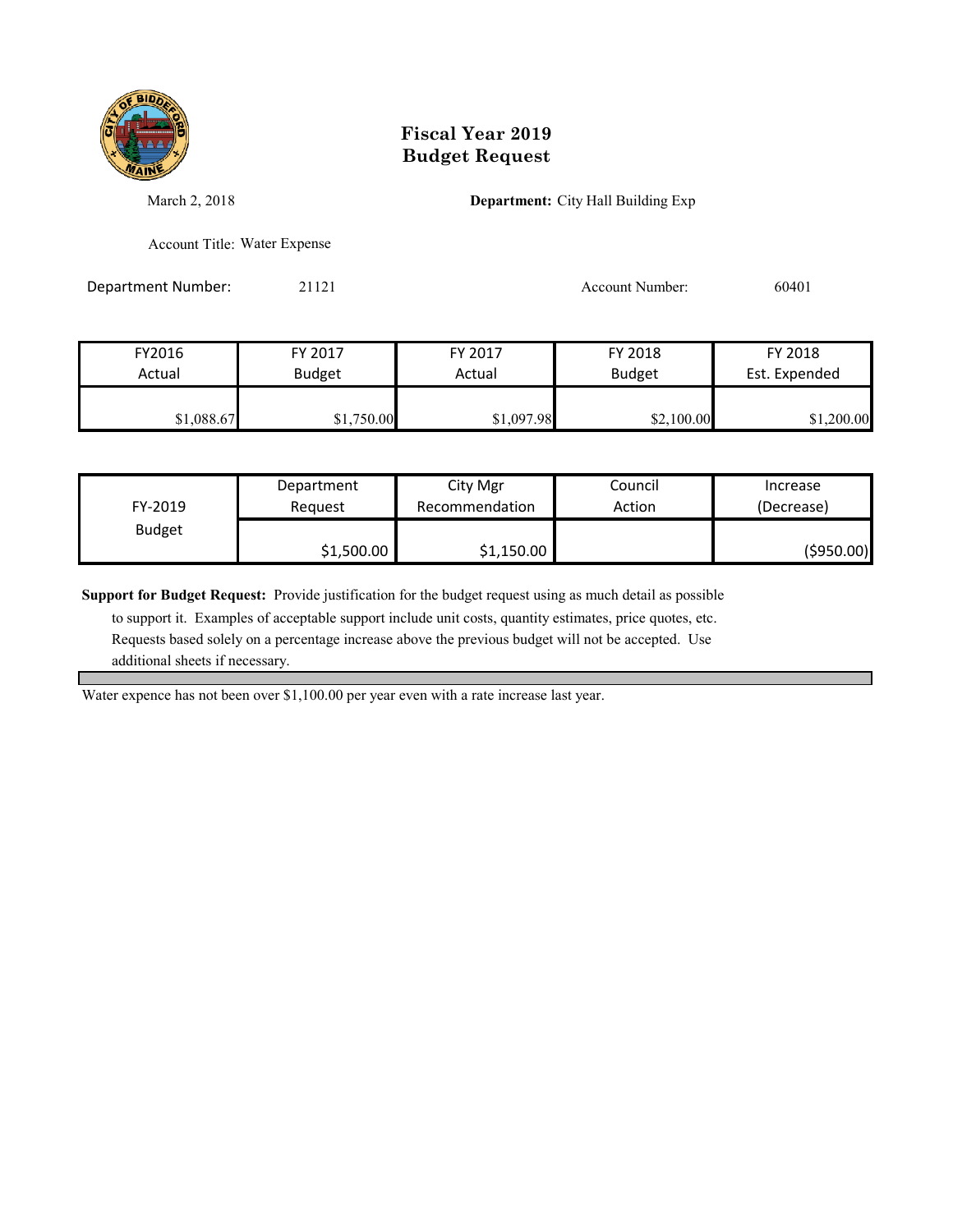

March 2, 2018 **Department:** City Hall Building Exp

Account Title: Sewer User Fee Expense

Department Number: 21121 21121 Account Number: 60404

| FY2016     | FY 2017       | FY 2017    | FY 2018       | FY 2018       |
|------------|---------------|------------|---------------|---------------|
| Actual     | <b>Budget</b> | Actual     | <b>Budget</b> | Est. Expended |
| \$1,402.85 | \$1,500.00    | \$1,518.80 | \$1,500.00    | \$1,550.00    |

|               | Department | City Mgr       | Council | Increase   |
|---------------|------------|----------------|---------|------------|
| FY-2019       | Reauest    | Recommendation | Action  | (Decrease) |
| <b>Budget</b> |            |                |         |            |
|               | \$1,600.00 | \$1,600.00     |         | \$100.00   |

**Support for Budget Request:** Provide justification for the budget request using as much detail as possible

 to support it. Examples of acceptable support include unit costs, quantity estimates, price quotes, etc. Requests based solely on a percentage increase above the previous budget will not be accepted. Use additional sheets if necessary.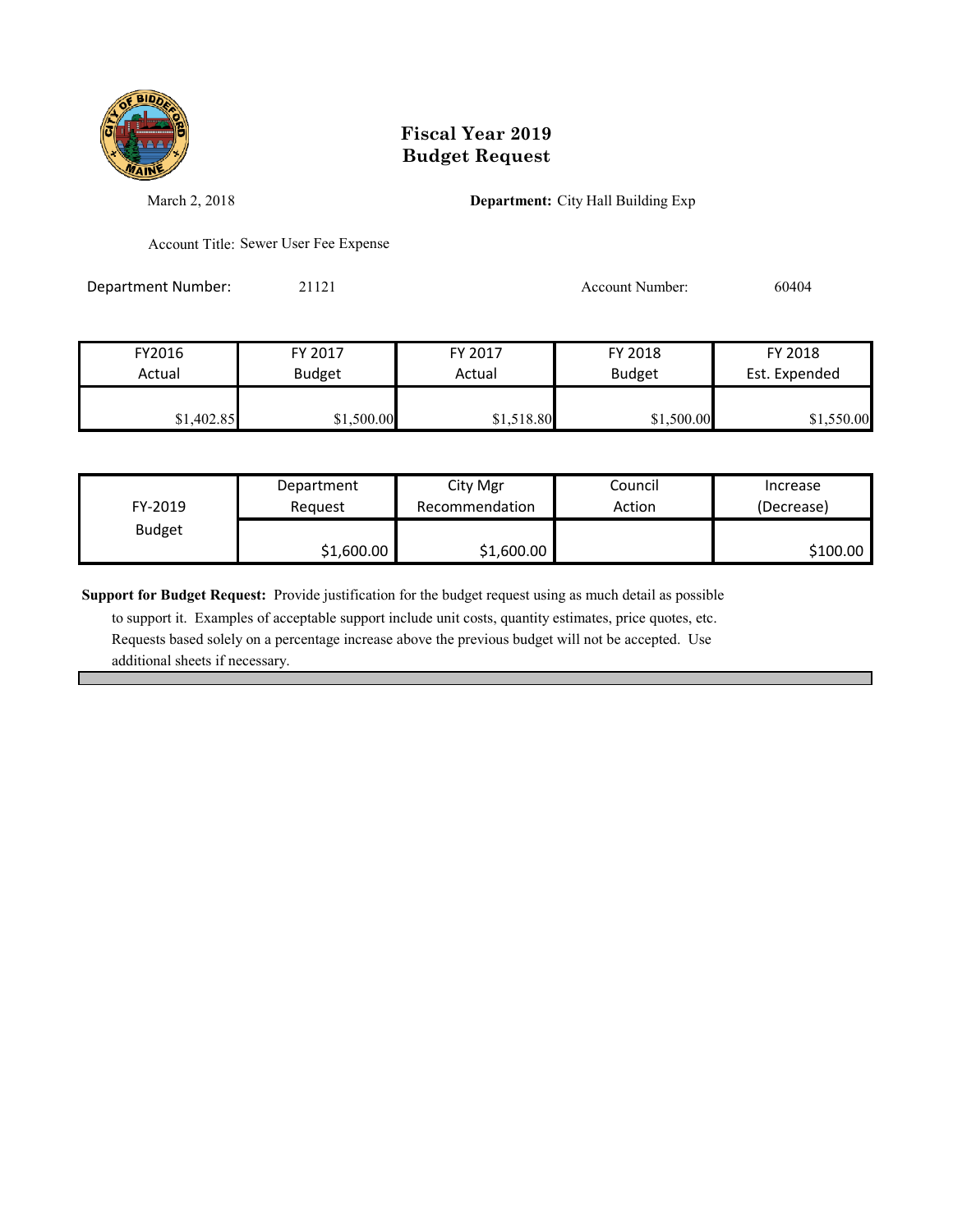

March 2, 2018 **Department:** City Hall Building Exp

Account Title: Heating Fuel Expense

Department Number: 21121 21121 Account Number: 60405

| FY2016      | FY 2017       | FY 2017     | FY 2018       | FY 2018       |
|-------------|---------------|-------------|---------------|---------------|
| Actual      | <b>Budget</b> | Actual      | <b>Budget</b> | Est. Expended |
|             |               |             |               |               |
| \$16,580.21 | \$17,500.00   | \$20,536.23 | \$17,500.00   | \$18,500.00   |

| FY-2019       | Department  | City Mgr       | Council | Increase   |
|---------------|-------------|----------------|---------|------------|
|               | Reauest     | Recommendation | Action  | (Decrease) |
| <b>Budget</b> | \$19,000.00 | \$18,500.00    |         | \$1,000.00 |

**Support for Budget Request:** Provide justification for the budget request using as much detail as possible

 to support it. Examples of acceptable support include unit costs, quantity estimates, price quotes, etc. Requests based solely on a percentage increase above the previous budget will not be accepted. Use additional sheets if necessary.

Natural gas useage is predicted to be up this year due to the three weeks of extreme cold. Although the price has not been established for the second half of next year, a rate increase for both product and delivery is expected.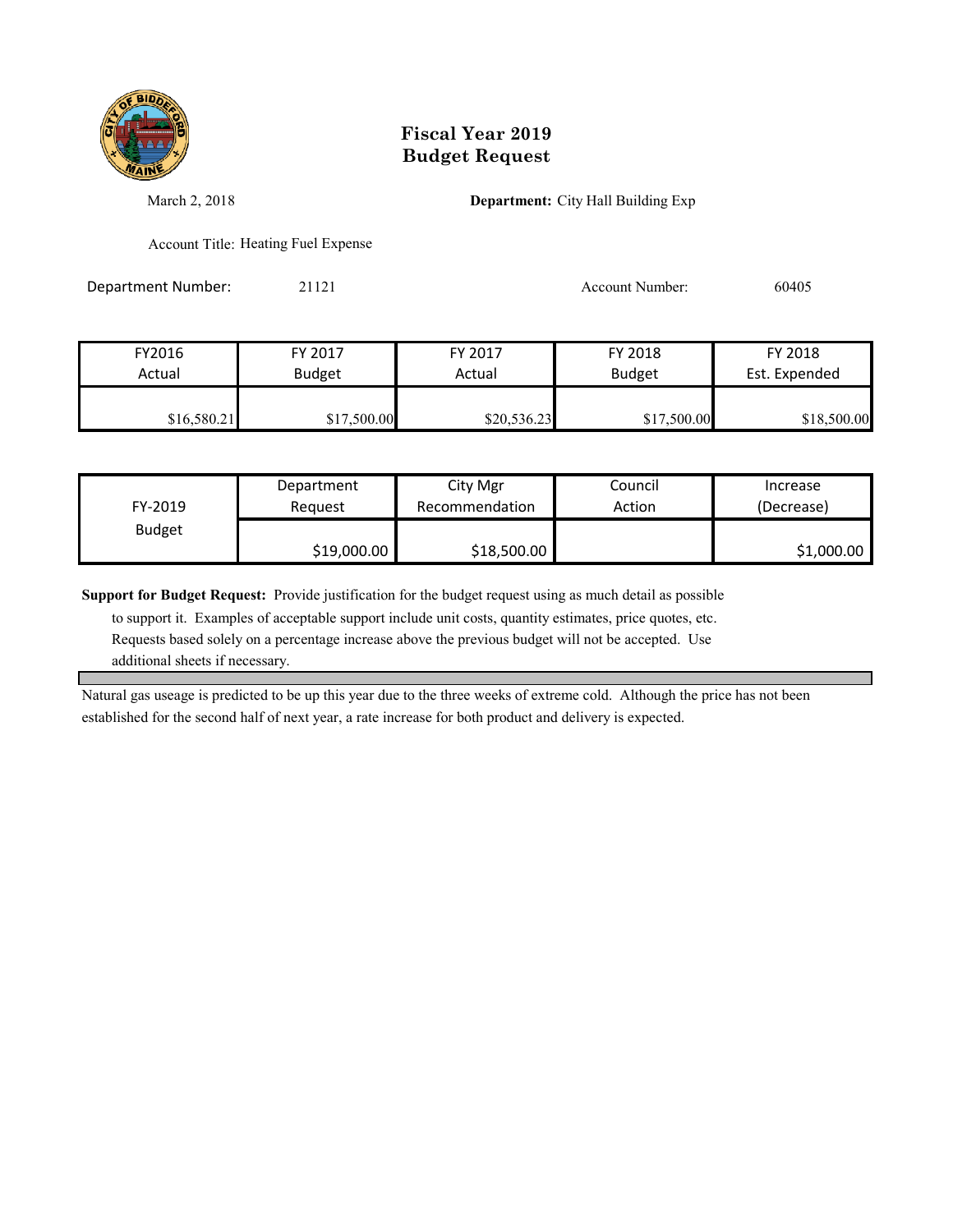

March 2, 2018 **Department:** City Hall Building Exp

Account Title: Gasoline Expense

Department Number: 21121 21121 Account Number: 60411

| FY2016   | FY 2017       | FY 2017 | FY 2018       | FY 2018       |
|----------|---------------|---------|---------------|---------------|
| Actual   | <b>Budget</b> | Actual  | <b>Budget</b> | Est. Expended |
|          |               |         |               |               |
| \$273.52 | \$45.00       | \$0.00  | \$49.00       | \$27.00       |

| FY-2019       | Department | City Mgr       | Council | Increase   |
|---------------|------------|----------------|---------|------------|
|               | Reauest    | Recommendation | Action  | (Decrease) |
| <b>Budget</b> | \$51.25    | \$49.00        |         | \$0.00     |

**Support for Budget Request:** Provide justification for the budget request using as much detail as possible

 to support it. Examples of acceptable support include unit costs, quantity estimates, price quotes, etc. Requests based solely on a percentage increase above the previous budget will not be accepted. Use additional sheets if necessary.

25 gallons of gasoline at \$2.05 per gallon = \$51.25 Gasoline is used for both snowblower and lawn mower stationed at City Hall.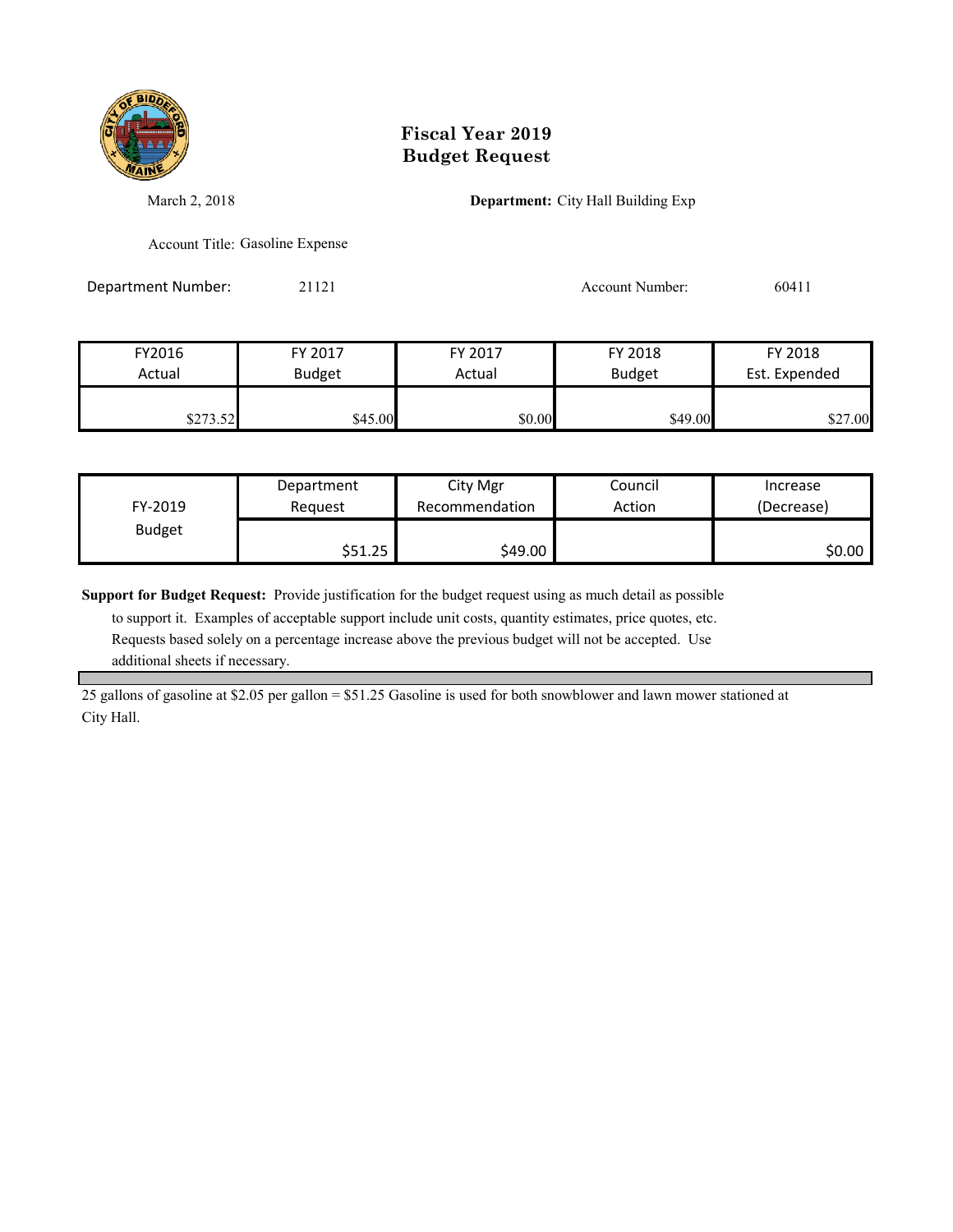

March 2, 2018 **Department:** City Hall Building Exp

Account Title: Building Repair/Maint Exp

Department Number: 21121 21121 Account Number: 60450

| FY2016      | FY 2017       | FY 2017     | FY 2018       | FY 2018       |
|-------------|---------------|-------------|---------------|---------------|
| Actual      | <b>Budget</b> | Actual      | <b>Budget</b> | Est. Expended |
|             |               |             |               |               |
| \$39,526.36 | \$37,500.00   | \$33,950.18 | \$25,000.00   | \$25,500.00   |

| FY-2019       | Department | City Mgr       | Council | Increase   |
|---------------|------------|----------------|---------|------------|
|               | Reauest    | Recommendation | Action  | (Decrease) |
| <b>Budget</b> | 29,100.00  | \$25,000.00    |         | \$0.00     |

**Support for Budget Request:** Provide justification for the budget request using as much detail as possible

 to support it. Examples of acceptable support include unit costs, quantity estimates, price quotes, etc. Requests based solely on a percentage increase above the previous budget will not be accepted. Use additional sheets if necessary.

| Plumbing repairs                                                                       | \$ | 1,500.00  |
|----------------------------------------------------------------------------------------|----|-----------|
| Electrical repairs                                                                     |    | 2,500.00  |
| Toilet partitions first floor men's room                                               |    | 850.00    |
| Replace tile floor men's and woman's rooms first floor                                 |    | 1,100.00  |
| Paint and supplies for interior spaces                                                 | ъ  | 1,200.00  |
| Replace tile floor men's and woman's rooms first floor                                 | D  | 1,100.00  |
| Replace handicap sink and faucet second floor bath room                                | ъ. | 750.00    |
| Replace doors men's and woman's rooms 1st floor                                        |    | 800.00    |
| HVAC repairs                                                                           |    | 3,500.00  |
| New panic alarm system 23 stations wireless to communicate directly to police dispatch |    | 8,300.00  |
| Glass and hardware repair                                                              | ъ. | 2,000.00  |
| Repair exterior ramp to back door and theater                                          |    | 5,500.00  |
|                                                                                        |    | 29,100.00 |

*reduced to previous years amount with expected city hall/theatre capital compaign & bond*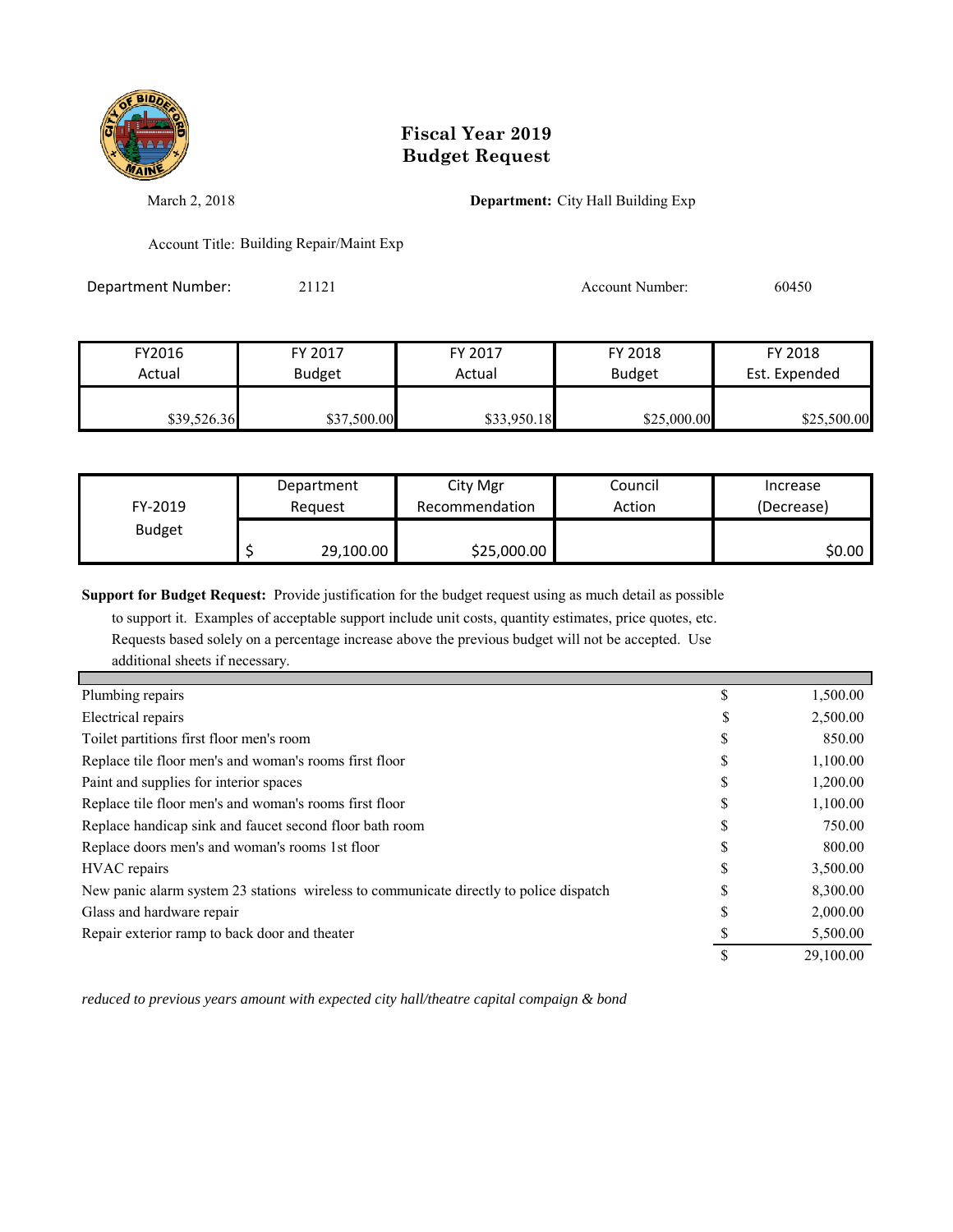

March 2, 2018 **Department:** City Hall Building Exp

Account Title: Operating Equip Repair Exp

Department Number: 21121 21121 Account Number: 60452

| FY2016     | FY 2017       | FY 2017 | FY 2018       | FY 2018       |
|------------|---------------|---------|---------------|---------------|
| Actual     | <b>Budget</b> | Actual  | <b>Budget</b> | Est. Expended |
|            |               |         |               |               |
| \$1,458.67 | \$300.00      | \$0.00  | \$300.00      | \$0.00        |

| FY-2019       | Department | City Mgr       | Council | Increase   |
|---------------|------------|----------------|---------|------------|
|               | Reauest    | Recommendation | Action  | (Decrease) |
| <b>Budget</b> | \$300.00   | \$300.00       |         | \$0.00     |

**Support for Budget Request:** Provide justification for the budget request using as much detail as possible

 to support it. Examples of acceptable support include unit costs, quantity estimates, price quotes, etc. Requests based solely on a percentage increase above the previous budget will not be accepted. Use additional sheets if necessary.

This is a number that is carried to cover the cost of repairs for tools, vacuum cleaners, and other equipment.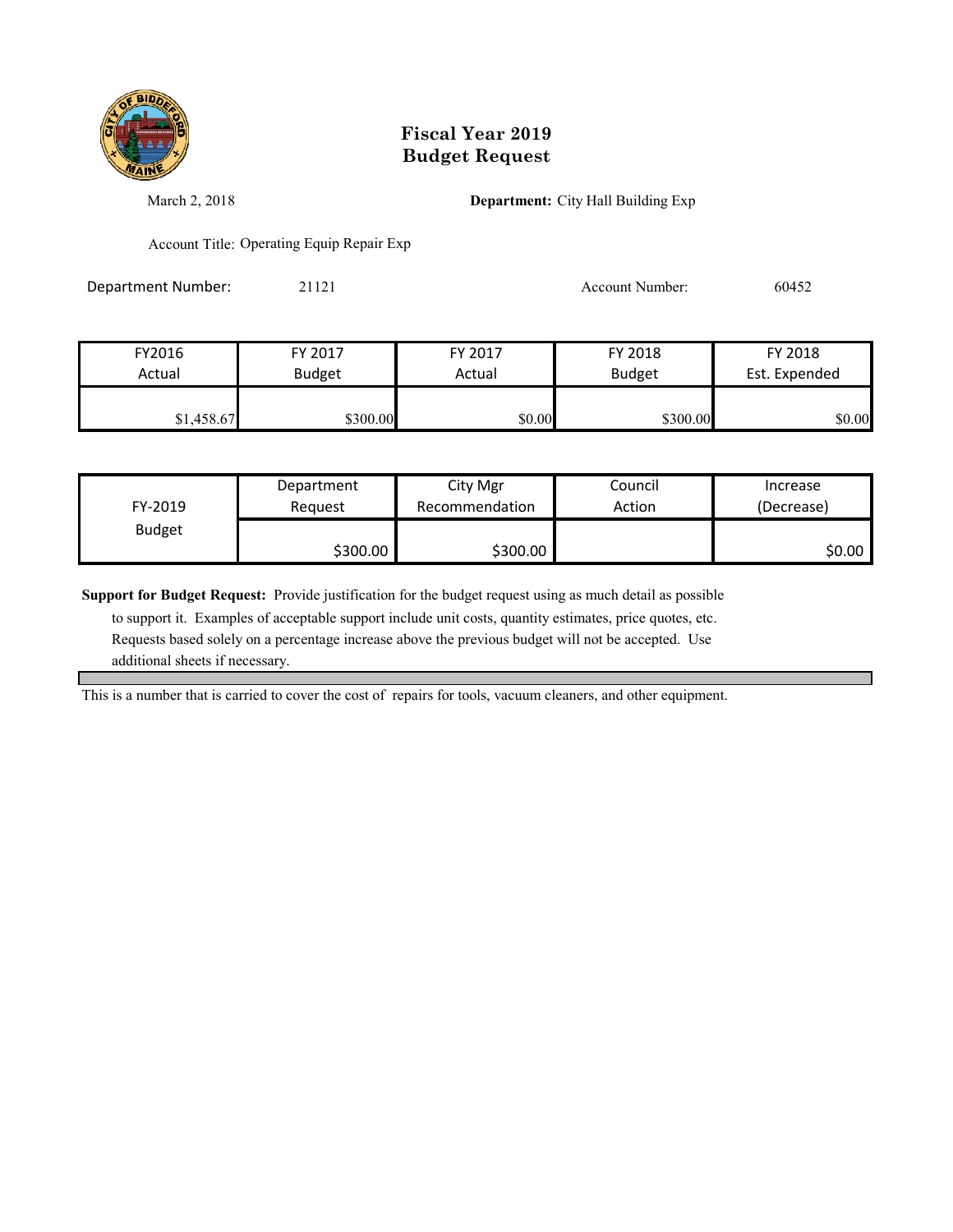

March 2, 2018 **Department:** City Hall Building Exp

Account Title: Vehicle Repair/Tires/Oil Exp

Department Number: 21121 21121 Account Number: 60453

| FY2016  | FY 2017       | FY 2017 | FY 2018       | FY 2018       |
|---------|---------------|---------|---------------|---------------|
| Actual  | <b>Budget</b> | Actual  | <b>Budget</b> | Est. Expended |
|         |               |         |               |               |
| \$67.71 | \$50.00       | \$43.92 | \$100.00      | \$60.00       |

|               | Department | City Mgr       | Council | Increase   |
|---------------|------------|----------------|---------|------------|
| FY-2019       | Reauest    | Recommendation | Action  | (Decrease) |
| <b>Budget</b> |            |                |         |            |
|               | \$100.00   | \$100.00       |         | \$0.00∣    |

**Support for Budget Request:** Provide justification for the budget request using as much detail as possible

 to support it. Examples of acceptable support include unit costs, quantity estimates, price quotes, etc. Requests based solely on a percentage increase above the previous budget will not be accepted. Use additional sheets if necessary.

Used for the repair of snowblower and lawn mower . This number was provided by Carl Marcotte.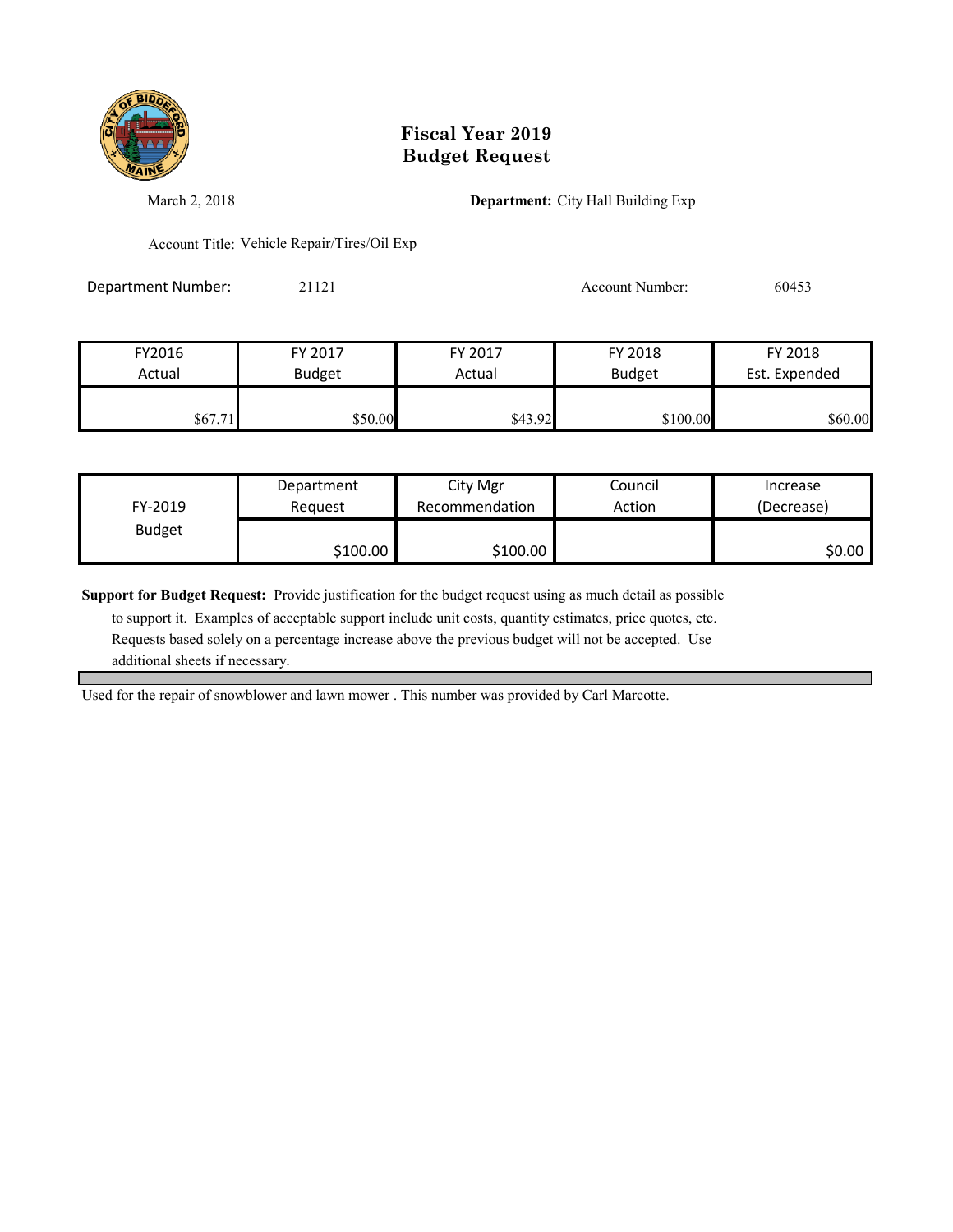

March 2, 2018 **Department:** City Hall Building Exp

Account Title: Operating Supp/Eqt Non-Cap

Department Number: 21121 21121 Account Number: 60501

| FY2016     | FY 2017       | FY 2017    | FY 2018       | FY 2018       |
|------------|---------------|------------|---------------|---------------|
| Actual     | <b>Budget</b> | Actual     | <b>Budget</b> | Est. Expended |
| \$3,452.57 | \$2,000.00    | \$2,315.45 | \$1,900.00    | \$2,400.00    |

| FY-2019       | Department | City Mgr       | Council | Increase   |
|---------------|------------|----------------|---------|------------|
|               | Reauest    | Recommendation | Action  | (Decrease) |
| <b>Budget</b> | 2,925.00   | \$2,500.00     |         | \$600.00   |

**Support for Budget Request:** Provide justification for the budget request using as much detail as possible

 to support it. Examples of acceptable support include unit costs, quantity estimates, price quotes, etc. Requests based solely on a percentage increase above the previous budget will not be accepted. Use additional sheets if necessary.

| Ice melt                                         |   | 400.00   |
|--------------------------------------------------|---|----------|
| Replacement ceiling tiles                        | S | 500.00   |
| <b>HVAC</b> filters                              |   | 125.00   |
| Keys, hand tools, and hardware                   |   | 1,000.00 |
| Replacement light bulbs                          |   | 200.00   |
| Battery for AED (per request of Human Resources) |   | 700.00   |
|                                                  |   | 2,925.00 |